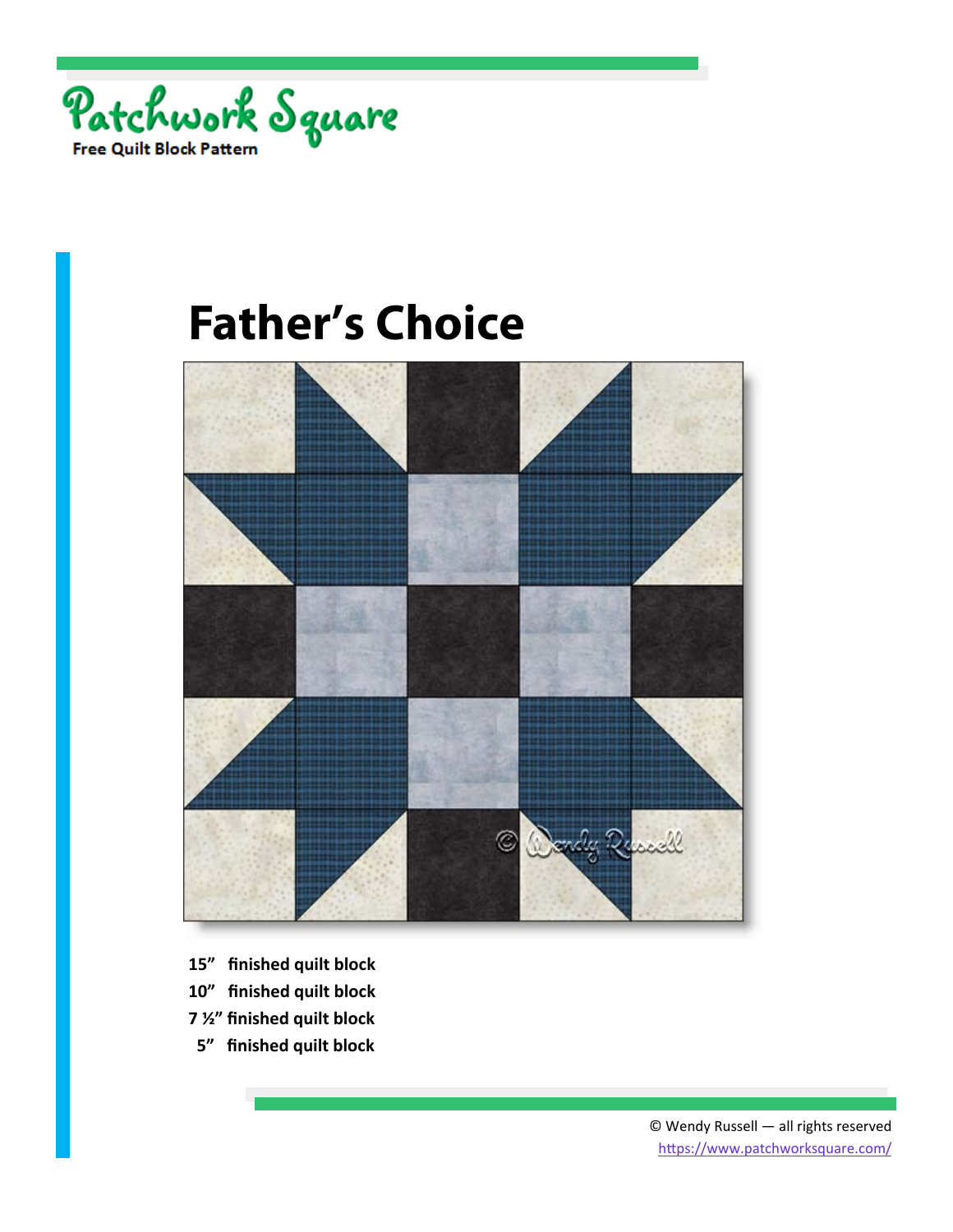

**15" finished quilt block** 



| <b>How-to Notes</b>                                      |                                    |
|----------------------------------------------------------|------------------------------------|
|                                                          | Bisect square on<br>one diagonal   |
|                                                          | Bisect square on<br>both diagonals |
| *All seam allowances are<br>$4''$ unless noted otherwise |                                    |

| 1              | <b>Background fabric 1</b><br>Cut 4 squares 3 1/2"<br>Cut 4 squares 3 %" and bisect on one diagonal |
|----------------|-----------------------------------------------------------------------------------------------------|
| $\overline{2}$ | <b>Fabric 2</b><br>Cut 4 squares 3 1/2"<br>Cut 4 squares 3 %" and bisect on one diagonal            |
| 3              | <b>Fabric 3</b><br>Cut 4 squares 3 1/2"                                                             |
| 4              | <b>Fabric 4</b><br>Cut 5 squares 3 1/2"                                                             |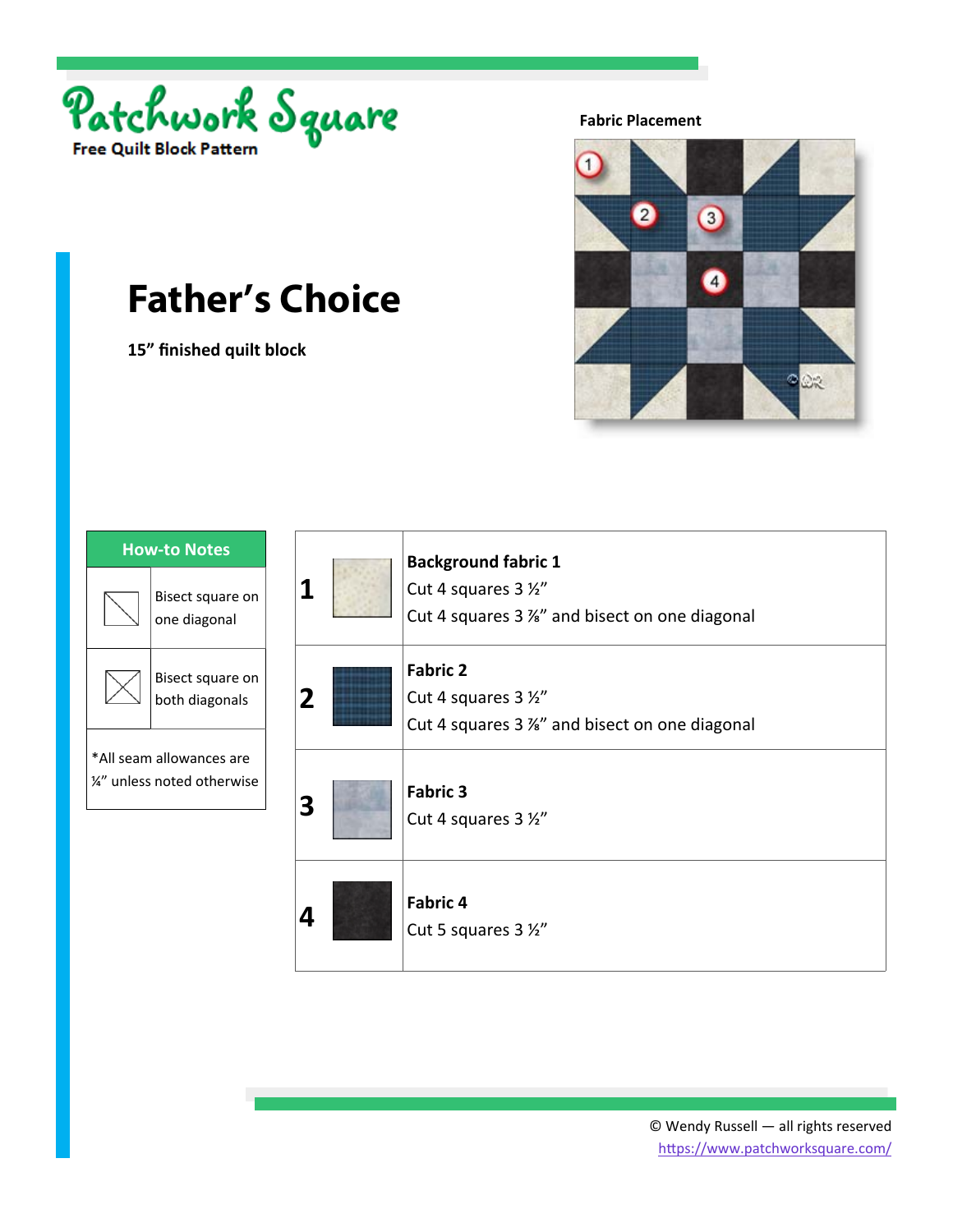

**10" finished quilt block** 



| <b>How-to Notes</b>                                                  |                                    |
|----------------------------------------------------------------------|------------------------------------|
|                                                                      | Bisect square on<br>one diagonal   |
|                                                                      | Bisect square on<br>both diagonals |
| *All seam allowances are<br>$\frac{\mu}{4}$ " unless noted otherwise |                                    |

| 1              | <b>Background fabric 1</b><br>Cut 4 squares 2 1/2"<br>Cut 4 squares 2 %" and bisect on one diagonal |
|----------------|-----------------------------------------------------------------------------------------------------|
| $\overline{2}$ | <b>Fabric 2</b><br>Cut 4 squares 2 1/2"<br>Cut 4 squares 2 %" and bisect on one diagonal            |
| 3              | <b>Fabric 3</b><br>Cut 4 squares 2 1/2"                                                             |
| 4              | <b>Fabric 4</b><br>Cut 5 squares 2 1/2"                                                             |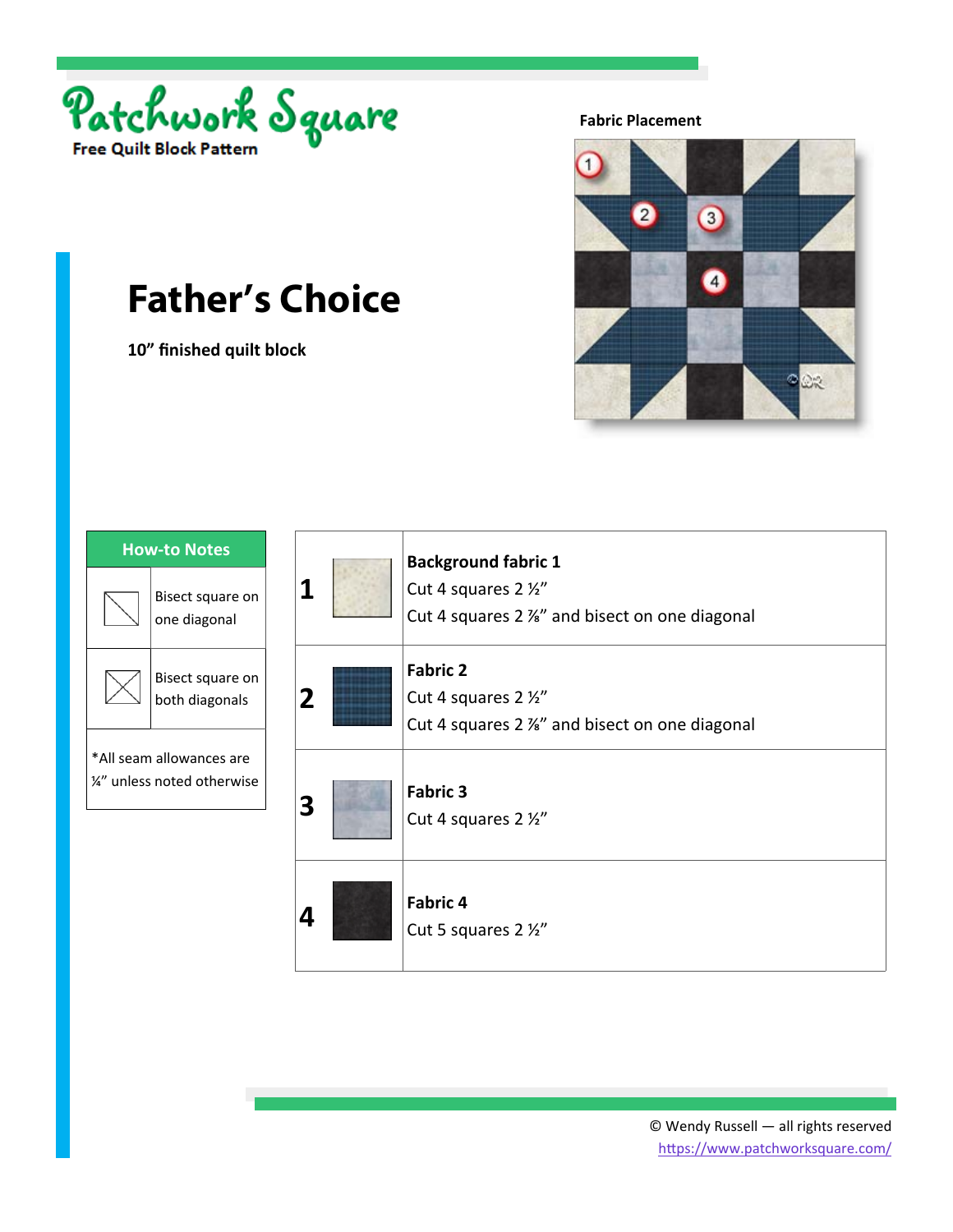

**7 ½" finished quilt block** 



| <b>How-to Notes</b>                                                |                                    |
|--------------------------------------------------------------------|------------------------------------|
|                                                                    | Bisect square on<br>one diagonal   |
|                                                                    | Bisect square on<br>both diagonals |
| *All seam allowances are<br>$\frac{\mu}{4}$ unless noted otherwise |                                    |

| 1              | <b>Background fabric 1</b><br>Cut 4 squares 2"<br>Cut 4 squares 2 %" and bisect on one diagonal |
|----------------|-------------------------------------------------------------------------------------------------|
| $\overline{2}$ | <b>Fabric 2</b><br>Cut 4 squares 2"<br>Cut 4 squares 2 %" and bisect on one diagonal            |
| 3              | <b>Fabric 3</b><br>Cut 4 squares 2"                                                             |
| 4              | <b>Fabric 4</b><br>Cut 5 squares 2"                                                             |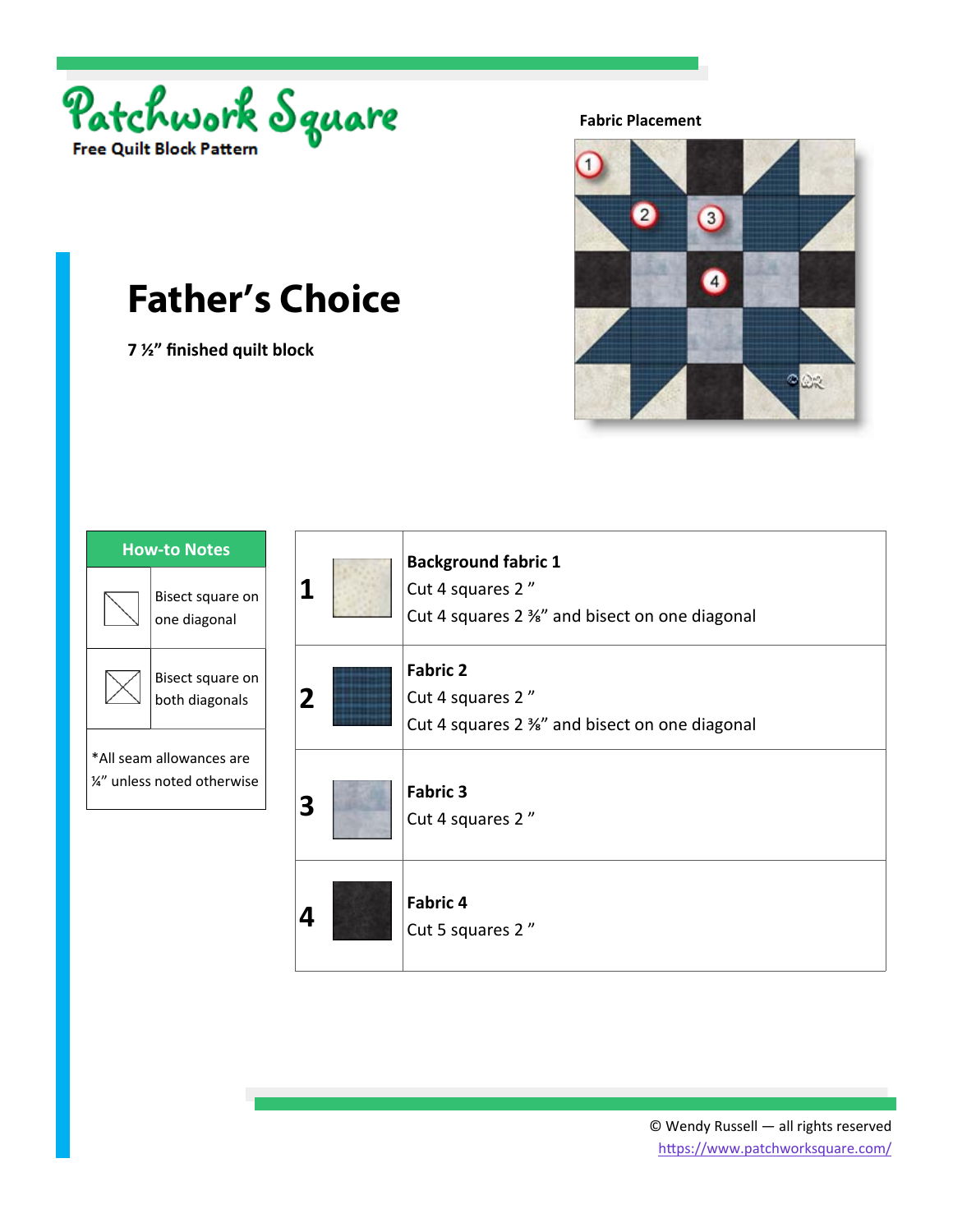

 **5" finished quilt block** 



| <b>How-to Notes</b>                                     |                                    |
|---------------------------------------------------------|------------------------------------|
|                                                         | Bisect square on<br>one diagonal   |
|                                                         | Bisect square on<br>both diagonals |
| *All seam allowances are<br>1/4" unless noted otherwise |                                    |

| 1              | <b>Background fabric 1</b><br>Cut 4 squares 1 1/2"<br>Cut 4 squares 1 %" and bisect on one diagonal |
|----------------|-----------------------------------------------------------------------------------------------------|
| $\overline{2}$ | <b>Fabric 2</b><br>Cut 4 squares 1 1/2"<br>Cut 4 squares 1 %" and bisect on one diagonal            |
| 3              | <b>Fabric 3</b><br>Cut 4 squares 1 1/2"                                                             |
| 4              | <b>Fabric 4</b><br>Cut 5 squares 1 1/2"                                                             |